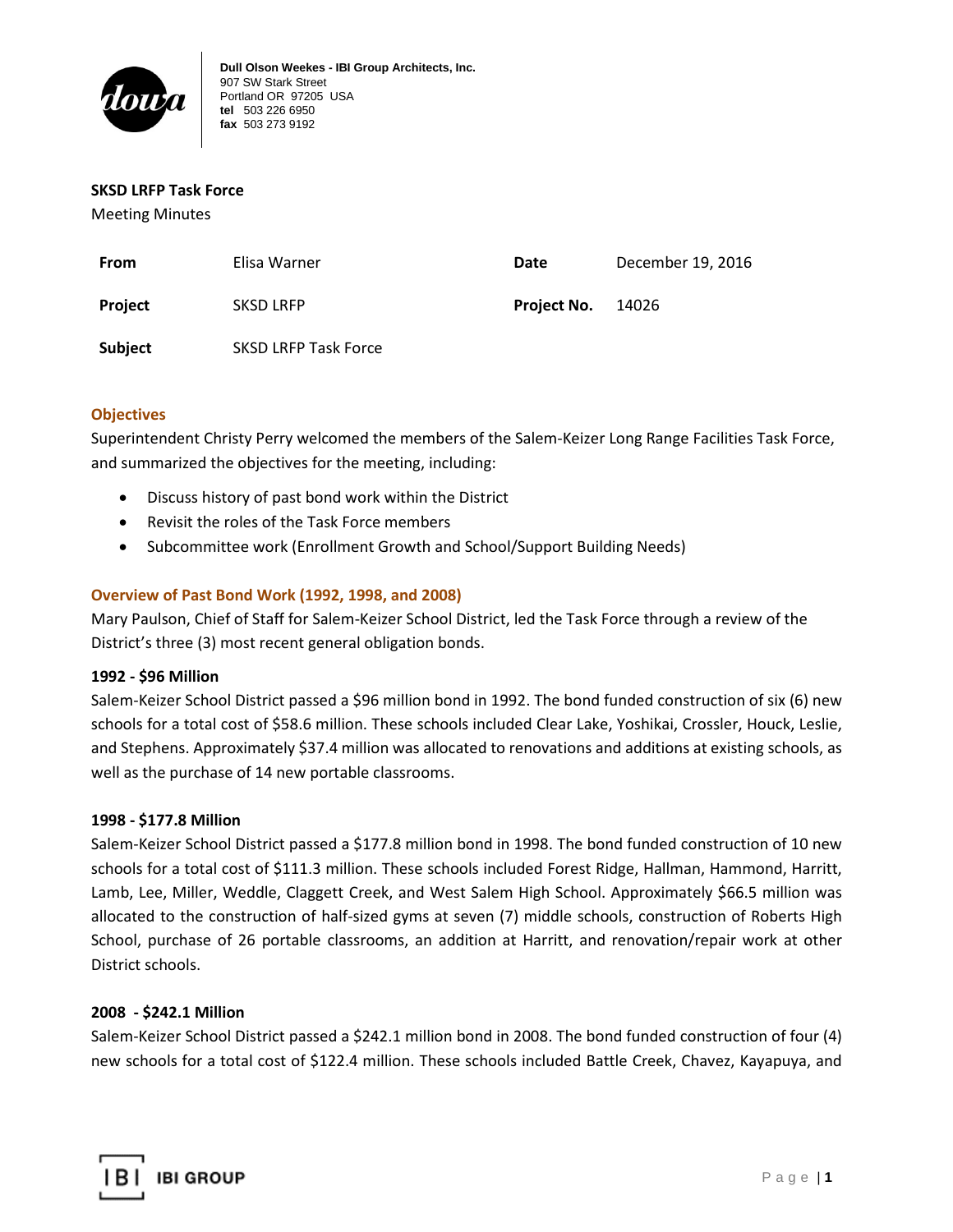Straub Middle School. Approximately \$119.7 million was allocated to renovations and additions at existing schools, as well as the purchase of 22 new portable classrooms.

Several projects identified for inclusion in the 2008 bond were trimmed to maintain a bond size that was consistent with community support. These projects included a CTE high school and seven (7) elementary schools (two in Sprague area; one in every other feeder area except West.

Mary Paulson displayed a chart showing the actual and projected levy rates for outstanding general obligation bonds from 2002 – 2030.

## **The "why" behind the Work of the Task Force**

- This Task Force represents the next step of the Long Range Facilities Planning process. Staff have compiled considerable data on school building needs and conditions; this information will now be shared with the Task Force, so that the Task Force can process the information and make recommendations to the Salem-Keizer School Board. Although each subcommittee will generate recommendations, the Task Force as a whole will integrate the recommendations into a cohesive document.
- Following the work of the Task Force, the District will contract with a public opinion research firm to assess the feasibility of passing a bond based on public polling. This process will help determine the level of community support for specific improvements.

## Questions by the Task Force Members:

- **In 2008, what was the rate that was added?** This information was not immediately available, but can be provided at a future Task Force meeting.
- **How has inflation impacted costs over time, particularly since 2008? What are the added costs due to compliance issues?** This information was not immediately available, but can be provided at a future Task Force meeting.
- **Typically, how does the District approach community polling? What is the methodology?** The polling process targets registered and active voters. It is a professional, statistically valid survey conducted by a qualified and experienced consulting firm.

## **Subcommittee Work**

Task Force members divided into two (2) subcommittees to conduct focused discussions on building condition and enrollment/capacity needs by school. The highlights of the subcommittee discussions are summarized below.

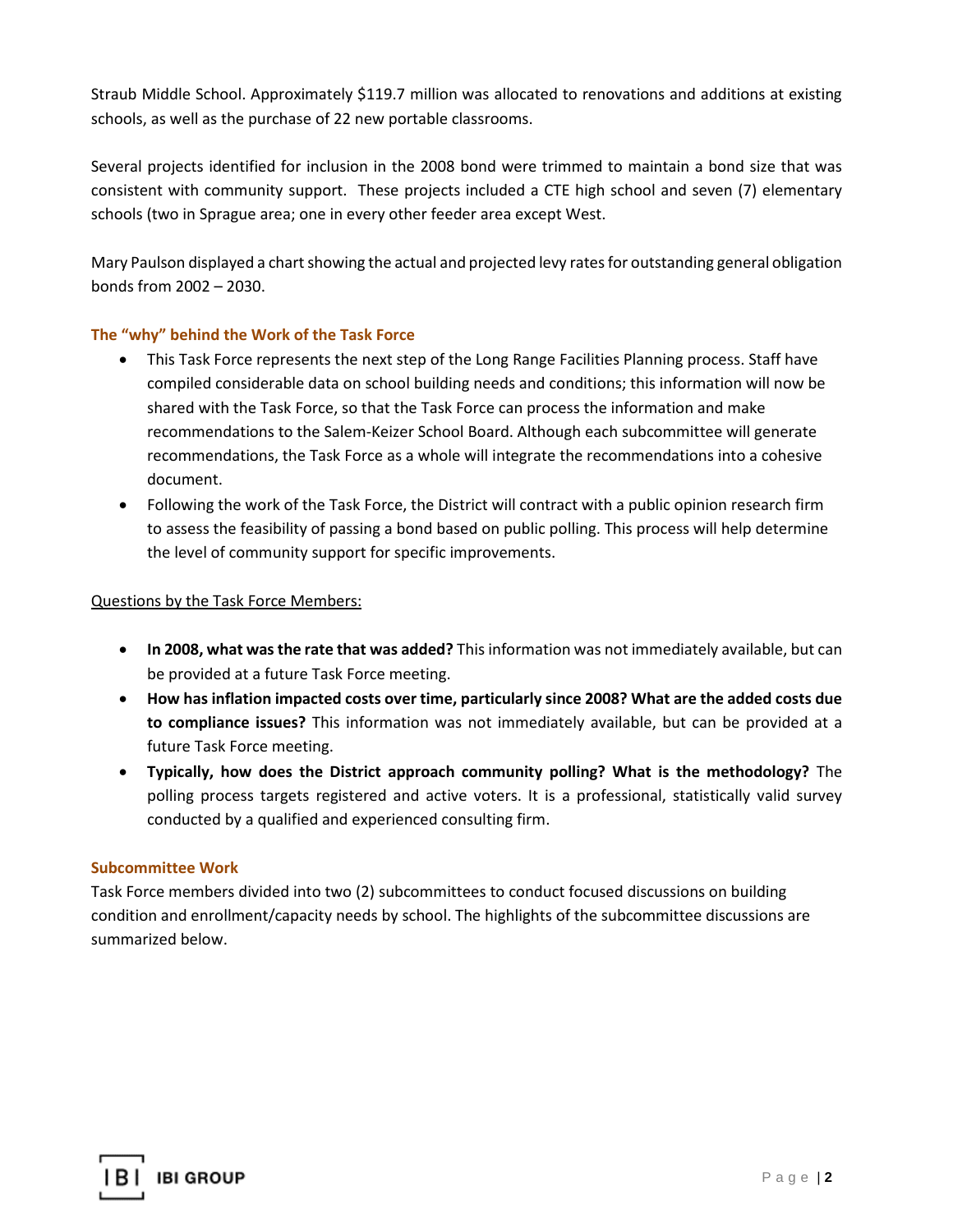# **Building Condition Subcommittee Topic: School Safety and Security**

The Building Condition Subcommittee will focus on building condition issues, including school safety and security, seismic, educational adequacy, career technical education, administrative and support facilities. Tonight's discussion addresses safety and security needs and goals for Salem Keizer schools.

Mary Paulson introduced John VanDreal, Director of Safety and Risk Management Services for Salem-Keizer School District. John presented an overview of the proposed safety and security upgrades outlined in the District's Long Range Facilities Plan. The objective of the proposed safety improvements is to provide conditions that promote the physical and psychological safety of students, employees, and community members. Psychological safety refers to a sense of well-being that allows the brain to work in an optimal manner (e.g. build relationships, be creative, etc.). When students are fearful, it impedes brain functioning, initiating a fight, freeze or flight response. This is counterproductive from an educational perspective.

The proposed security recommendations reflect Crime Prevention through Environmental Design (CPTED) principles, industry standards, and expert recommendations. Crime Prevention through Environmental Design (CPTED) is based on the belief that the design and layout of a school building and site can effectively reduce the likelihood of criminal activity, thereby improving student safety. CPTED emphasizes unobtrusive security approaches, such as natural surveillance, target hardening and territorial reinforcement to protect the safety of students, staff and community members. The proposed security improvements to Salem-Keizer schools are summarized below:

- *Interior Upgrades* will include relocation of front offices at 17 schools for improved supervision of main entries, allowing staff to intercept visitors. An additional 17 schools will receive improvements to enhance natural surveillance of the entry (e.g. enlarged windows). These upgrades will allow staff to quickly initiate lockdowns in the event of a security incident. Other improvements include the addition of escape routes, elimination of hiding places, creation of sally-port entry doors, and redesign of restrooms for improved supervision of sink areas.
- *Surveillance Technology* (internal and external cameras) will be incorporated to improve supervision of buildings and sites, and improve response times during emergency situation. High resolution, Internet-connected cameras with intercoms will be provided at all school entries. The District would like to provide approximately one (1) camera for every 25 students (on average), though this will vary based building layouts. The 1:25 camera/student ratio is consistent with security practices by comparable districts. Cameras are an effective means of promoting accountability and creating a positive school climate. Communications systems will be equipped with InformaCast, a non-proprietary emergency notification system that enables the District to quickly notify staff, emergency personnel, parents, and/or other contacts of emergency situations and developments.
- *Electronic Building Access* will be provided at all buildings district-wide. These systems will improve lockdown procedures, emergency communications, and bell schedules. This will require retrofitting 53 schools and seven (7) support facilities. The District will purchase a non-proprietary system that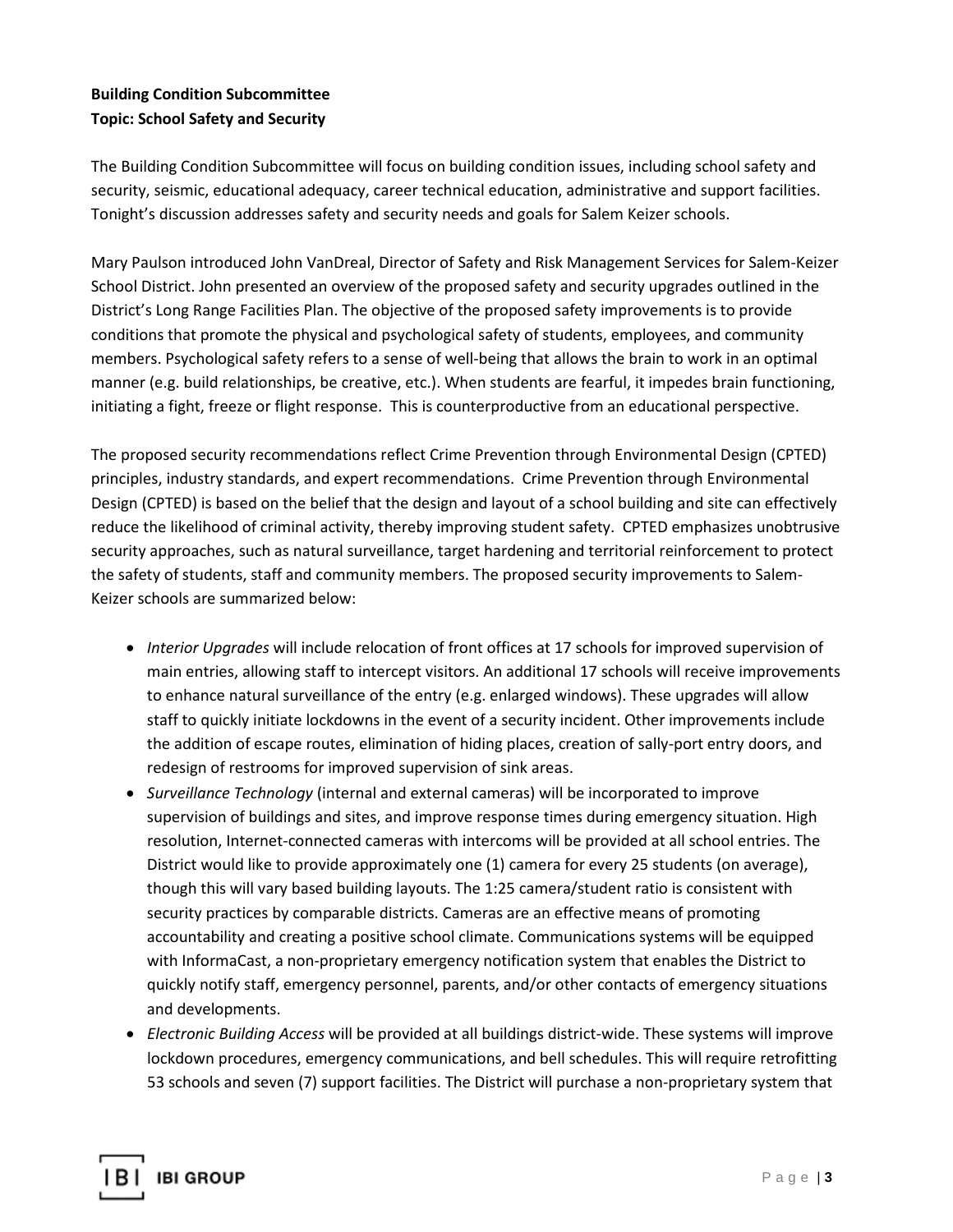does not obligate the District to a specific vendor, and allows in-house staff to service the equipment. The new system will also work with existing systems, allowing the District to upgrade schools over time.

- *Exterior Upgrades* will be implemented, including incorporation of barriers, signage, perimeter fencing, pathways/entrances, landscaping to improve wayfinding, eliminate hiding spots and promote visibility of school sites. Bollards will be strategically placed to prevent vehicles from colliding with a building.
- *Lighting Upgrades* will be incorporated to more effectively illuminate certain outdoor areas (preventing graffiti and vandalism). The District will also convert all exterior lighting to LED bulbs.

## Questions by the Subcommittee Members:

- **Do the proposed safety improvements encompass both people and property?** Yes, people and property were considered with developing the list of proposed security upgrades.
- **Some students say they don't feel safe when school feels like a prison. With security upgrades, when do you reach that point?** CPTED principles aspire to balance welcoming and secure design features. CPTED assessments recognize that hospitality is an important factor when identifying potential security upgrades. Whenever possible, security improvements are seamlessly integrated. For example, natural surveillance through transparency, combined with discreet camera placement, create school buildings that are easily supervised through unobtrusive measures. The District is *not* considering metal detectors, which is typically what students think of when they say they do not want a school that feels like a prison.
- **How would camera systems be protected from hacking?** The District takes student privacy very seriously. This question will be addressed by Bob Silva, Director of Technology, at a future meeting. Bob will discuss the District's procedures for protecting sensitive data. There is a strong marriage between TIS and Security. Currently, approximately half of the District's surveillance cameras are connected via the web.
- **Who monitors the current security cameras?** The cameras are not monitored in real-time, with the exception of main entry cameras. Existing surveillance cameras are mainly used to pull up video footage following incidents of graffiti, vandalism, inappropriate bus activity, etc., for disciplinary action. The District does not have a central monitoring station. The District would like to ensure that law enforcement have quick access to school cameras in the event on an emergency.
- **What about legal issues associated with camera use? Some parents may not want their students monitored. Are the District's surveillance practice subject to state law?** Cameras have been in use in Salem Keizer schools for a while now, without controversy. Proper data security measures are in place. People adjust to new security procedures over time, and perceptions change. For example, when the District started locking all exterior doors, requiring all parents and visitors to check-in, some parents were initially annoyed. However, the culture has changed significantly – now, parents complain if they are able to enter a school *without* being questioned by staff. When new security practices are employed, there may be a push-back initially, but then it quickly becomes standard practice.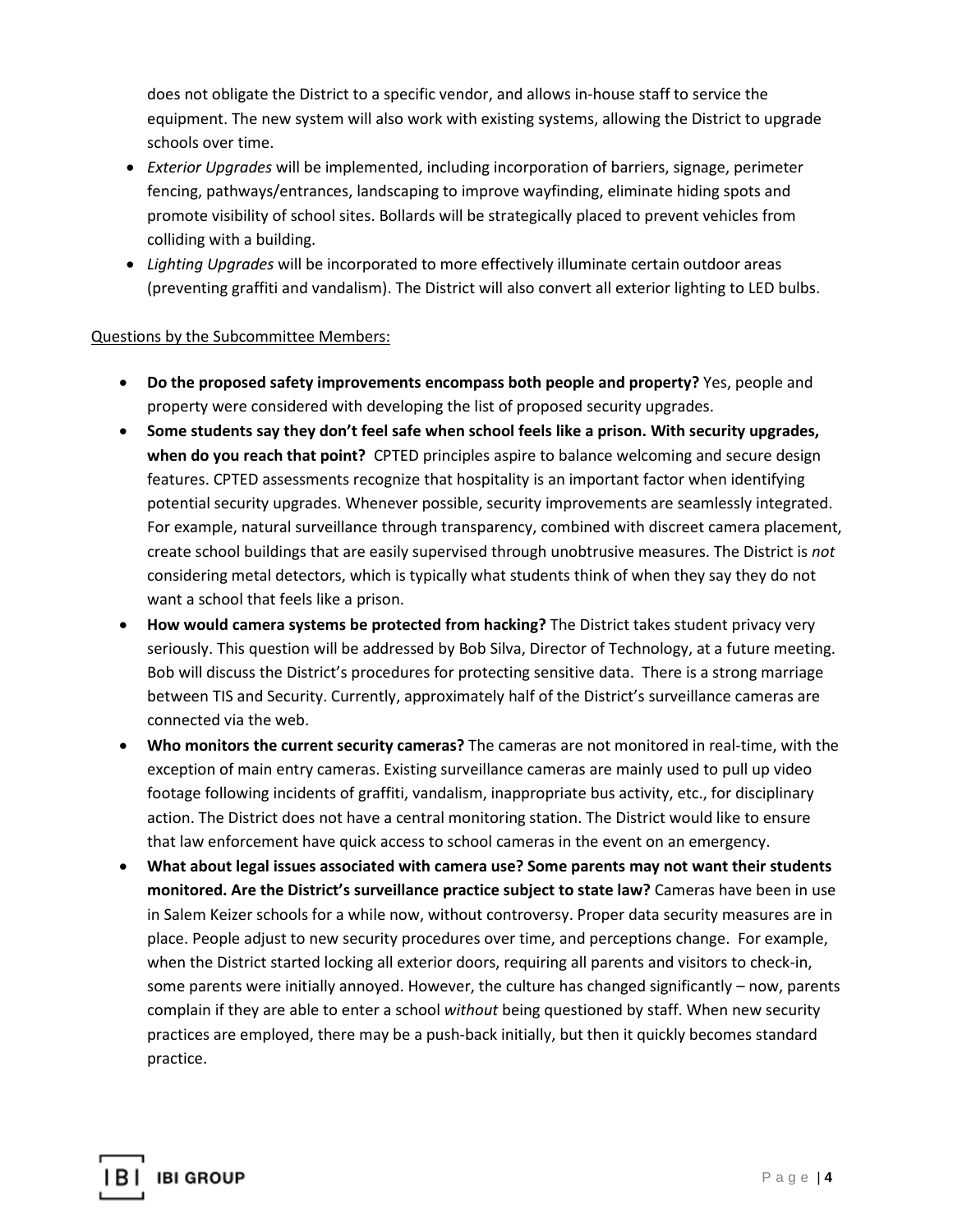- **Is data available showing the effects of the proposed security interventions in real world settings (before and after)?** There are data sets showing the impact of certain security measures on school discipline rates. There are also climate studies on natural surveillance points.
- **If schools move entirely to a VOIP system, is there a backup plan for occasions when the Internet goes down?** Bob Silva can address this question at a future meeting. Statistically, schools are more likely to experience service interruptions on a landline than an internet connection. The District has also improved schools' radio systems considerably – these may also be used as a back-up communications system in the event of an emergency. Cell phones offer another option. A number of school still have some landlines (in addition to VOIP), that will be retained for emergency communications.
- **Will the District provide badge access be for staff only, or will students also have badges? Would card access systems be utilized at exterior doors only, or also at interior doors?** The present goal is to offer badges to staff only. However, the system will have expansion capabilities, if the District decided to extend badge access to students in the future. While there is an emphasis on first covering exterior doors, the District would like to eventually cover many interior doors as well. Some high schools within the District already have badge access to select interior doors.
- **Regarding the proposed main office relocations, how will these be accomplished at schools with problematic layouts (e.g. Highland)?** Some schools will not be feasible candidates for office relocations. Unique approaches may be used at different buildings. Committee members discussed conditions at McNary as an example of a school where improving transparency via interior windows may be more feasible than relocating the office. The District will assess the feasibility of different options.
- **Has the District viewed CPTED principles through a cultural lens? What research has been conducted in this area?** Staff are not aware of any literature or research examining cultural implications of CPTED in a school environment. Staff will research this and report back at a future Task Force meeting.
- **Are the security improvements intended to limit lawsuits or protect kids?** They are intended to protect students, staff, community and property. The main goal is to protect the psychological safety of kids and provide optimal conditions for learning.
- **Will the District add motion detection equipment to school sites?** This type of equipment has been installed at select support buildings; at these sites, security personnel are notified if a certain perimeter is breeched after hours. Motion detection systems might be added to select school sites in the future; however, implementation is cost prohibitive on a large scale, as the equipment is very expensive.

Building condition needs will be discussed by the Building Condition Subcommittee during the meeting on the  $12^{th}$ .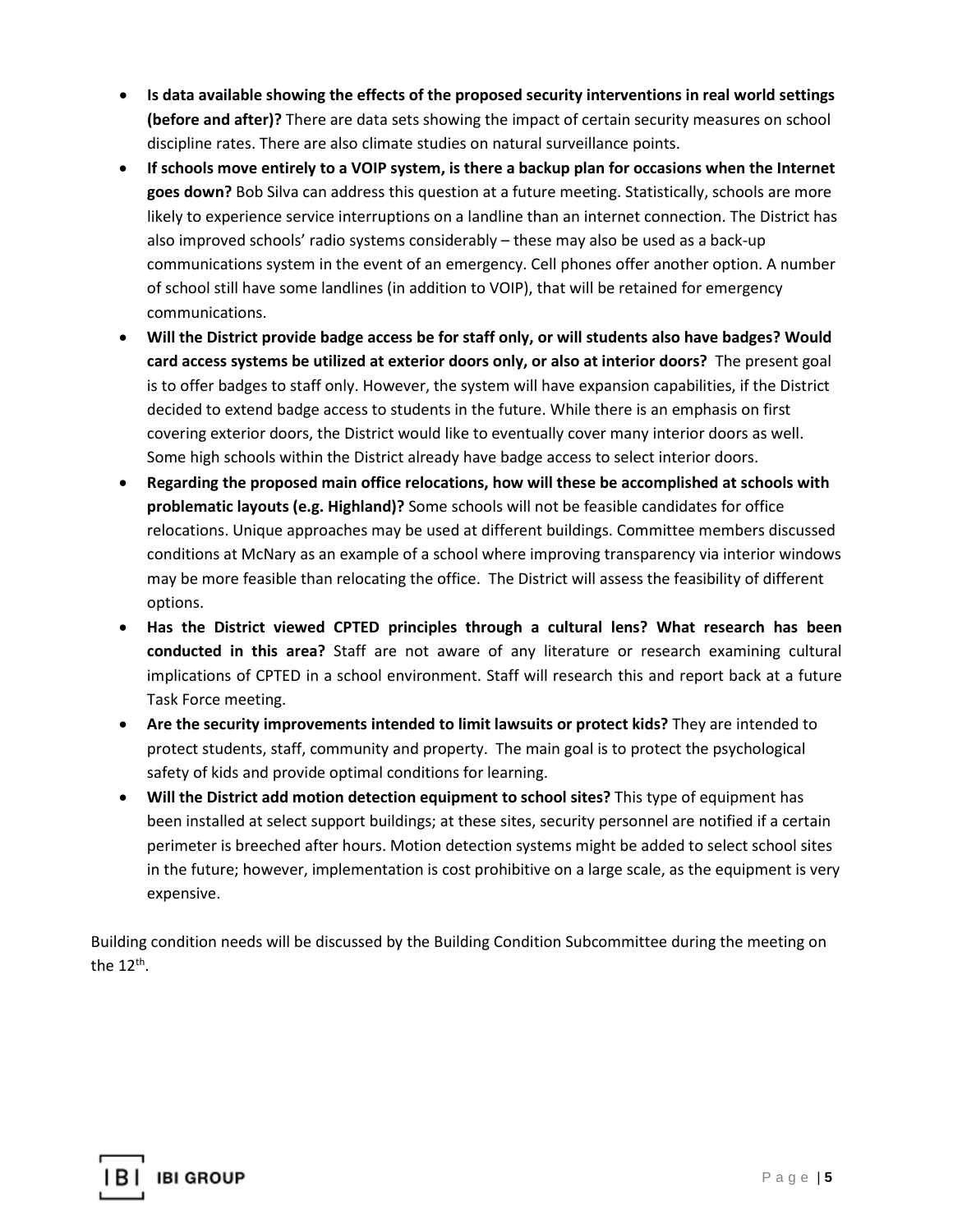# **Enrollment/Capacity Subcommittee Topic: Overview of Capacity Needs by School Type and Feeder**

The Enrollment/Capacity Subcommittee discussed the growth and capacity needs of each school within the McKay feeder. Mike Wolfe distributed a list of schools with undersized core areas, such as cafeterias, gymnasiums and libraries. The list was color coded, with slightly undersized core areas (within 10%) shaded yellow, and fully undersized core areas shaded red. The group was encouraged to make recommendations on a school-by-school basis, based on the unique needs and conditions identified at each site. The subcommittee's initial thoughts and recommendations are listed below:

- **Chavez Elementary:** Projected enrollment is fairly stable. Core infrastructure is generally adequate, with the exception of the gym (slightly undersized but within 10% of target). There is not room for portables at this site.
- **Hallman Elementary:** Hallman was designed as a walking school; consequently, there is limited onsite parking. Move Hallman's gym from yellow to red. Is there the possibility that boundary changes could ease overcrowding at this site?
- **Hammond Elementary:** Adequate capacity no changes.
- **Hayesville Elementary:** Cafeteria and gym are undersized (move gym from yellow to red).
- **Hoover Elementary:** Hoover is on a large site with an adjacent park. Replace end-of-life portable classrooms. Expand gym, cafeteria, and library.
- **Lamb Elementary:** Enrollment is fairly stable. Enrollment adjustments could occur via boundary changes. No changes.
- **Scott Elementary:** Add 10 classrooms and remove portables. Expand gym and add a cafeteria.
- **Swegle Elementary:** Expand core infrastructure (gym, library and cafeteria) and replace end-of-life portables.
- **Washington Elementary:** Expand cafeteria and replace end-of-life portables.
- **Yoshikai Elementary:** Yoshikai was designed with future expansion in mind. Gym is slightly undersized, but will remain "yellow" for now.
- **Waldo Middle School:** Move Waldo's gym from yellow to red.
- **Stephens Middle School:** Replace end-of-life portables. Expand cafeteria and library.
- **McKay High School:** All core infrastructure is undersized for the current student population, and enrollment will continue to increase over the next 10 years. The subcommittee discussed the possibility of adding a 44 classroom addition (replacing current portables and adding classrooms to meet the projected enrollment increase. However, some subcommittee members were concerned about the resulting size of the high school. A  $7<sup>th</sup>$  high school might be a better option to alleviate overcrowding, and keep existing high schools reasonably sized.

## Questions by the Subcommittee Members:

• **How were the target sizes of the core areas identified?** These targets were based on industry trends and recently constructed Salem Keizer school buildings. The elementary and middle school targets referenced the District's most recent Educational Specifications. The target gym size does